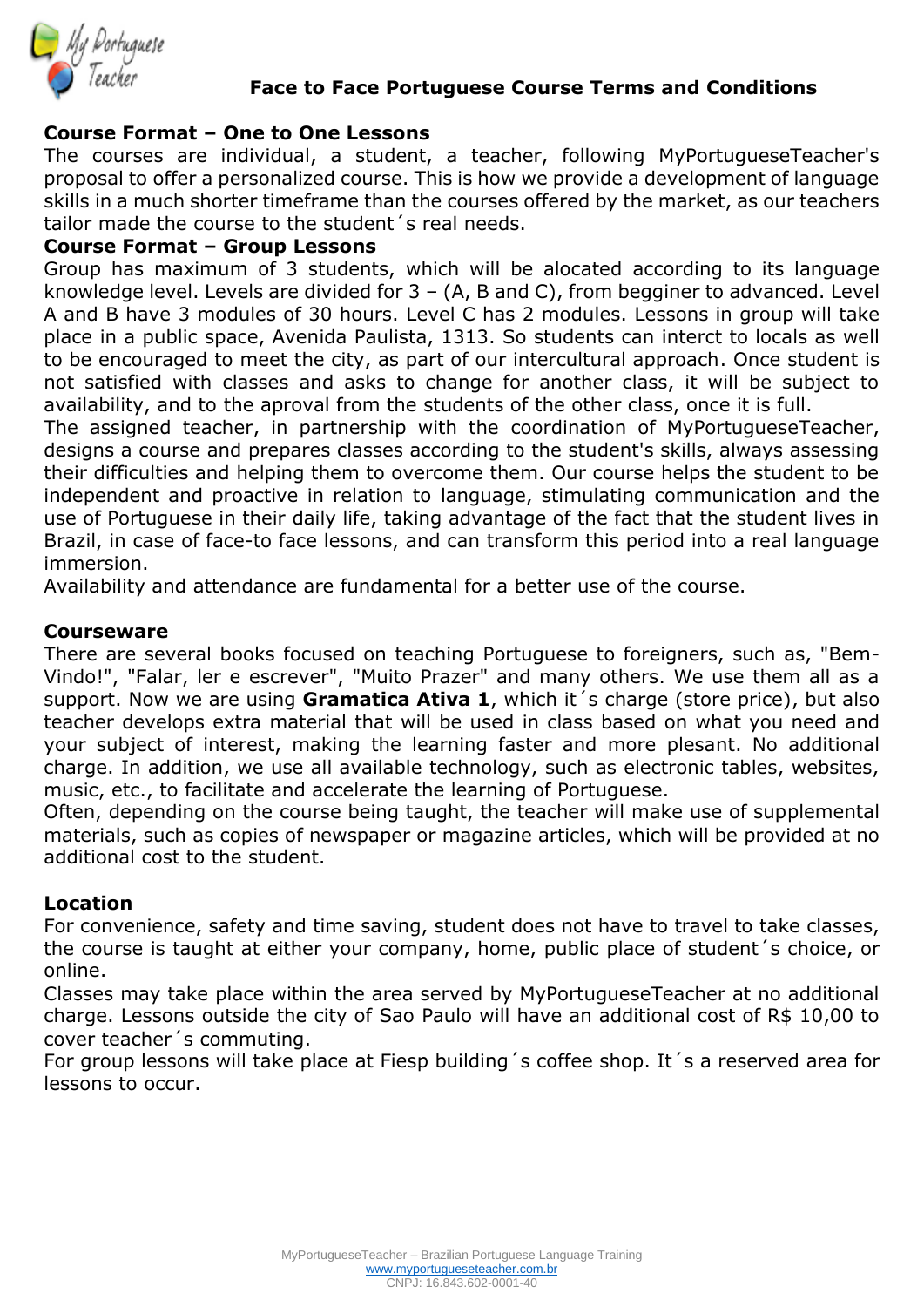

# **Lessons schedulling**

One-to-one lesson schedulling is requested by the student itself and attended according to the teacher´s availability. Our class time is from 7:30 am to 8:00 pm, Monday to Friday, and Saturdays until 4:00 pm. Exceptionally, we may hold lessons on Sundays and holidays.

Group lessons have a programmed schedule according to classes availability

To check the availability of MyPortugueseTeacher teachers, you may contact the coordinator.

## **Payment**

**All course fees must be paid in full before the course starts.** If payment in full has not been received, you will not be allowed to start your course. For individual courses longer than 24 weeks, 50% of tuition fees must be paid in full before the course starts. If a booking is made less than 30 days before the course starts, the fees are immediately payable. The remainder of the tuition fees is required two weeks before the start of the second study period of any individual course. MyPortugueseTeacher will issue to the contractor an invoice in the amount corresponding to the previously approved package.

### **Packages**

The regularity of Portuguese classes will be determined by the students, preveously agreed to the coordination and the teacher.

Scheduled classes will follow MyPortugueseTeacher's cancellation policy

### **Price adjustment**

Prices are fixed for the current year and will be automatically adjusted in January of each year according to the IGP-M released by Fundação Getúlio Vargas.

### **Quality assurance**

MyPortugueseTeacher undertakes to promptly replace the teachers appointed by the students if the student finds the services is unsatisfactory. We also garantee a premuium quality lesson, designed according to student demands as well as required for each level (MyPortugueseTeacher takes in consideration leves placed at the Common European Framework of Reference for Languages – CEFR)

### **Course Cancellation and Refund**

Students can withdraw at any time with advanced notification, which must be made through email to **contact@myportugueseteacher.com.br**. The refund will be calculated as follows according to the percentage of the course completed including the notice period: 0-10% of the programme has been completed: 70% refund of unused tuition fees, 11-29% of the programme has been completed: 50% refund of unused tuition fees, 30% or more of the programme has completed: 0% refund of unused tuition fees.

### **Lesson Cancellation and Rescheduling**

You may cancel any lesson subject to the following charges:

- Cancellation 24:00 hours before the day of the lesson: No charge
- Cancellation 12:00 hours before the day of the lesson: 50% of lesson fee